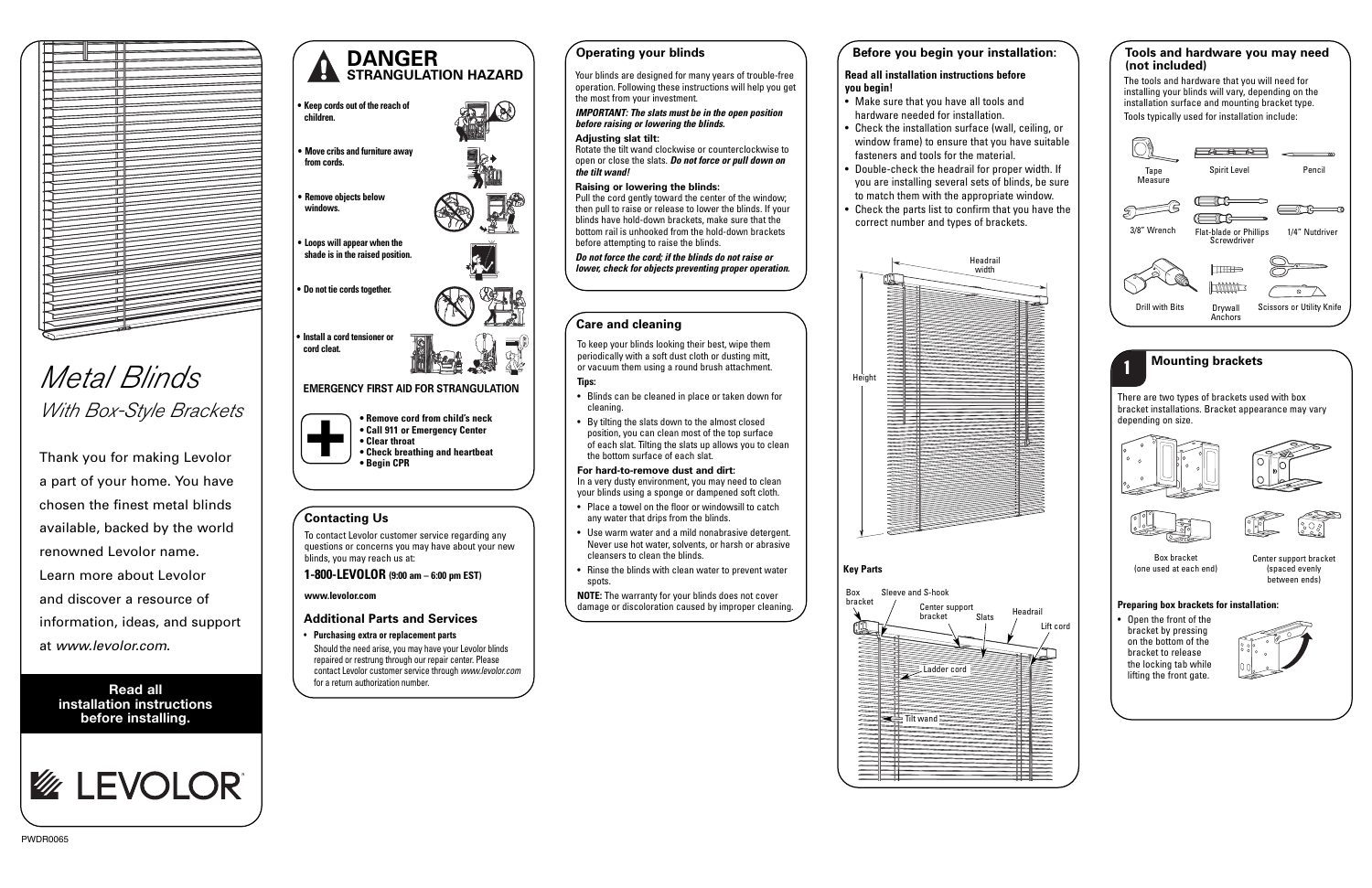#### **Mark the bracket locations outside-mount installation** 3A

- Position the box brackets at each end of the headrail.
- When using a single center support bracket, center it between the box brackets. For more than one center support bracket, space the support brackets evenly, not more than 30" apart. Making sure the brackets will not interfere with the cord mechanism or any other internal parts.
- Mark the bracket mounting hole locations, making sure they are square and equally spaced. For outside-mount installations, use a spirit level to check for levelness.



Example: Installation in drywall using drywall anchors and included screws. Use two screws per bracket.

#### **Outside mount**

Example: Installation in a wood window frame using the included screws. Use two screws per bracket. Depending on the installation location, box brackets can be attached using the top, back, or the side holes.

#### **Optional extension brackets** (and a **Install of the bracket locations** and a line of the brackets—<br> **Mark the bracket location (a)** and the bracket location (a) and the brackets—<br> **Mark the bracket location (a)** and the b **inside-mount installation** 3B

If your blinds include optional extension brackets, temporarily assemble them to the mounting brackets at this time. You will need to use the extension brackets to determine mounting hole locations in Steps 3 and 4.



Refer to the included instructions for your style of extension brackets.







- Position the box brackets at each end of the headrail. Depending on the installation location, box brackets can be attached using the top, back, or the side holes.
- When using a single center support bracket, center it between the box brackets. For more than one center support bracket, space the support brackets evenly, not more than 30" apart. Making sure the brackets will not interfere with the cord mechanism or any other internal parts.
- Mark the location of the desired bracket mounting holes, making sure they are square and equally spaced.

#### **Inside mount**



## **Attach the valance**  5

• Attach the valance clips to the front of the headrail, one at each end. Space any remaining clips evenly. • Hook the valance into the clips.



#### **Attach optional hold-down brackets (on some styles)**

#### **Type 2 – Two-Piece Hold-Down Brackets**

- Clip the rounded end of the hold-down pins into the hole at each end of the bottom rail. The other end will hook into the hold-down brackets. **NOTE:** Some styles may have the hold-down pins built into the bottom rail.
- With the hold-down brackets attached to the bottom rail, lower the blinds to the hold-down bracket mounting surface and mark the location of the bracket.
- Attach the hold-down brackets at the bottom of the window with the included screws, as shown for your installation type.
- Attach the bottom rail hold-down pins to the bracket.



#### **Outside mount Inside mount**



#### **Type 1 – One-Piece Hold-Down Brackets**

- With the hold-down brackets attached to the bottom rail, lower the blinds to the hold-down bracket mounting surface and mark the bracket locations.
- Attach the hold-down brackets at the bottom of the window with the included screws, as shown for your installation type.
- To attach the bottom rail, gently pull the brackets out slightly and insert the pins into the holes on the bottom rail of the blinds.



# **Attaching the headrail to the** <sup>6</sup> **mounting brackets**

- Align the headrail, tilt mechanism facing out, with the center support brackets and box brackets.
- Being careful not to trap the top slat in the brackets, slide the headrail straight back until it is snug in the center support brackets.
- • If the headrail can slide from side to side in the box brackets, use a flat-head screwdriver to bend out the tabs on the ends of the headrail until it is snug.



- press until the locking tab clicks into place.
- For blinds using center support brackets with locking tabs, make sure the tab on the bracket is hooked under the lip on the headrail, then press the locking tab until it clicks into place.



**Attach the tilt wand**

- Remove the protective rubber cap from the tilt mechanism on the headrail.
- Slide the wand sleeve onto the tilter stem and fit the flat end of the S-hook into the tilter stem.
- Hook the end of the tilt wand onto the S-hook and pull down the sleeve on the tilt mechanism.
- Rotate the tilt wand in each direction to ensure proper operation.

7



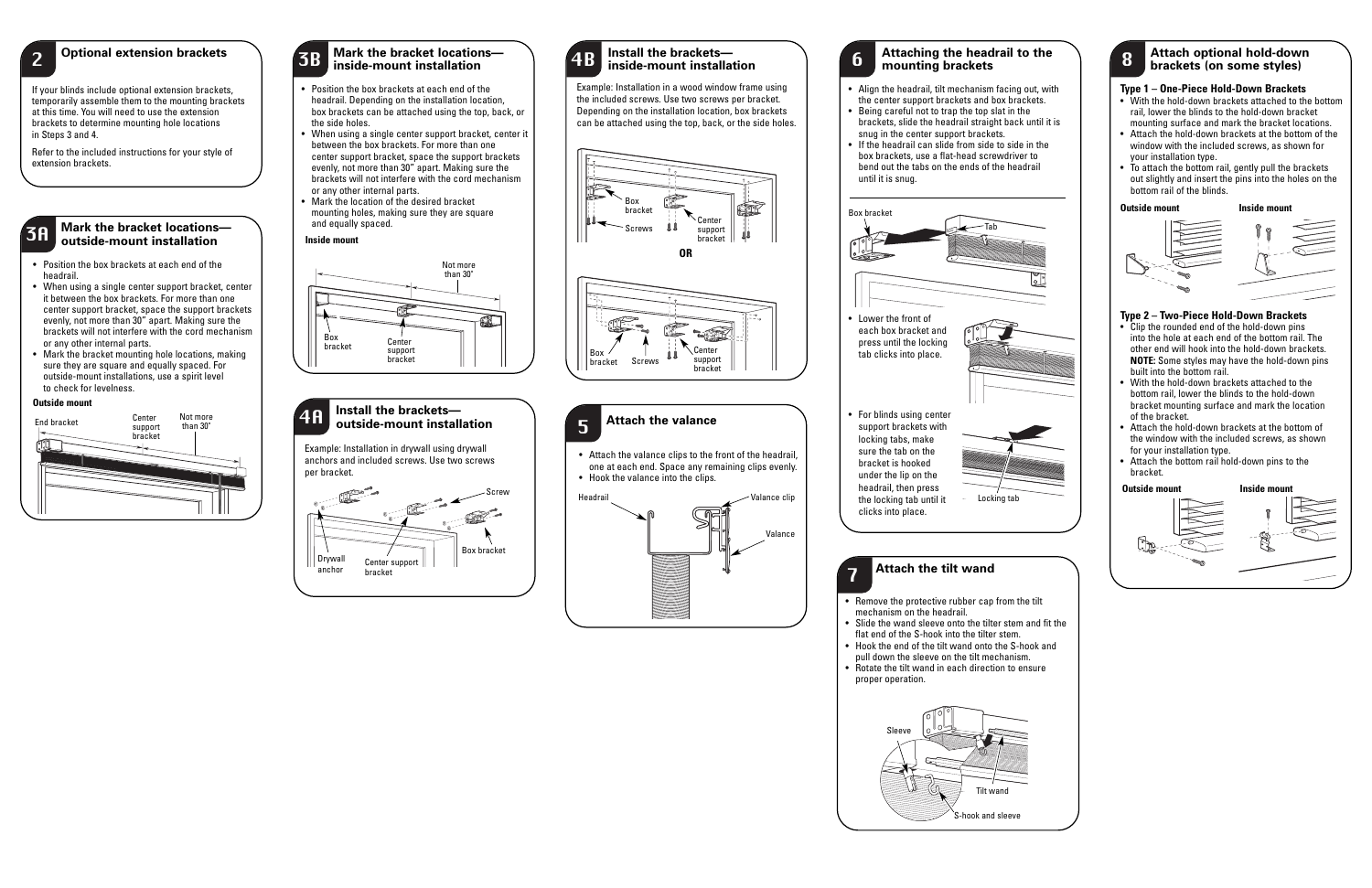**Antes de iniciar la instalación, lea todas las instrucciones.**



#### **Cuidado y limpieza**

Para mantener sus persianas como nuevas, límpielas periódicamente con un paño suave o con un guante de limpieza, o pase la aspiradora utilizando un accesorio de cepillo redondo.

#### **Consejos:**

- Puede limpiar las persianas colgadas en su lugar o puede descolgarlas.
- Al inclinar las tablillas hacia abajo casi en la posición cerrada, puede limpiarse la mayor parte de la superficie de cada tablilla. Al inclinar las tablillas hacia arriba, puede limpiarse la superficie inferior de las mismas.

## **Para quitar polvillo y suciedad rebeldes:**

En un medio muy polvoriento, las persianas pueden limpiarse con una esponja o con un paño suave humedecido.

- Coloque una toalla sobre el piso o alféizar de la ventana para detener el agua que caiga de las persianas.
- Utilice agua tibia y un detergente suave no abrasivo. Nunca use agua caliente, solventes, o limpiadores potentes o abrasivos para limpiar las persianas.
- Enjuague las persianas con agua limpia para prevenir marcas de agua.

**NOTA:** La garantía de sus persianas no cubre daños o decoloraciones provocadas por una limpieza inadecuada.



# Persianas metálicas



de soportes en caja. La apariencia del soporte puede variar dependiendo del tamaño.









Soporte en caja (se usa uno en cada extremo)

Soporte central (espaciado uniformemente entre extremos)

**Cómo preparar los soportes en caja para la instalación:**

• Abra el frente del soporte presionando en la parte inferior del soporte para liberar la lengüeta de trabado mientras levanta la tapa frontal.



#### **Antes de iniciar la instalación:**

Las herramientas típicas utilizadas en la instalación son las siguientes:

#### **¡Lea todas las instrucciones de instalación antes de comenzar!**



- Asegúrese de contar con todas las herramientas y los elementos necesarios para la instalación.
- Verifique la superficie de instalación (pared, techo, o marco de la ventana) para garantizar que cuente con las sujeciones adecuadas y las herramientas necesarias para el material.
- • Verifique bien el ancho del riel superior. Si va a instalar varias persianas, asegúrese de colocarlas en la ventana correspondiente.
- • Controle la lista de piezas para confirmar que tenga la cantidad y las clases de soportes correctos.

#### **Cómo operar sus persianas**

Sus persianas están diseñadas para muchos años de funcionamiento sin problemas. Si sigue estas instrucciones podrá obtener el máximo rendimiento de su inversión.

#### **IMPORTANTE: Las tablillas deben estar en la posición abierta antes de levantar o bajar las persianas.**

**Cómo ajustar la inclinación de las tablillas:** Gire la varilla de inclinación en sentido de las agujas del reloj para abrir las tablillas y en sentido contrario para cerrarlas. **¡No fuerce o tire de la varilla de inclinación!**

#### **Cómo levantar y bajar las persianas:**

Tire del cordón suavemente hacia el centro de la ventana, luego tire para subir las persianas o libérelo para bajarlas. Si sus persianas tienen soportes de sujeción, asegúrese de que el riel inferior esté desenganchado de los soportes de sujeción antes de intentar levantarlas.

**No fuerce el cordón. Si las persianas no se elevan o bajan, verifique que no haya objetos trabando el funcionamiento.**

#### **Herramientas que puede necesitar (no incluidas)**

Las herramientas y elementos que necesitará para instalar las persianas pueden variar, dependiendo de la superficie de instalación y del tipo de soporte de montaje.



Gracias por hacer que Levolor sea parte de su hogar. Usted ha elegido las persianas metálicas más refinadas del mercado, respaldadas por Levolor, una marca de renombre mundial. Para saber más sobre Levolor y descubrir una fuente de información, ideas y soporte, diríjase a www.levolor.com.

#### **Piezas importantes**



## **PELIGRO PELIGRO DE ESTRANGULAMIENTO**

**• Mantenga los cordones fuera del alcance de los niños.**



- **• Verifique la respiración y los latidos**
- **del corazón • Comience la resucitación cardiopulmonar**

#### **PRIMEROS AUXILIOS DE EMRGENCIA POR ESTRANGULAMIENTO**

**• Aleje cunas y muebles de los cordones.**

**•**

- **Retire objetos ubicados debajo de las ventanas.**
- **• Aparecerán bucles cuando la persiana se encuentra en la posición elevada**
- **• No ate los cordones.**

**• Instale un tensor de cordones o una abrazadera de cordón.**

#### **Piezas y servicios adicionales**

• **Para adquirir piezas extra o de repuesto** Si surgiera la necesidad, puede hacer reparar o volver a hilar sus persianas Levolor a través de nuestro centro de reparaciones. Contáctese con el servicio de atención al cliente de Levolor en la dirección www.levolor.com para obtener un número de autorización de devolución.

## **Para contactarnos**

Para contactar el servicio de atención al cliente de Levolor en relación a cualquier consulta o pregunta sobre sus nuevas persianas, comuníquese con nosotros al:

#### **1-800-LEVOLOR (9:00 am – 6:00 pm EST) www.levolor.com**